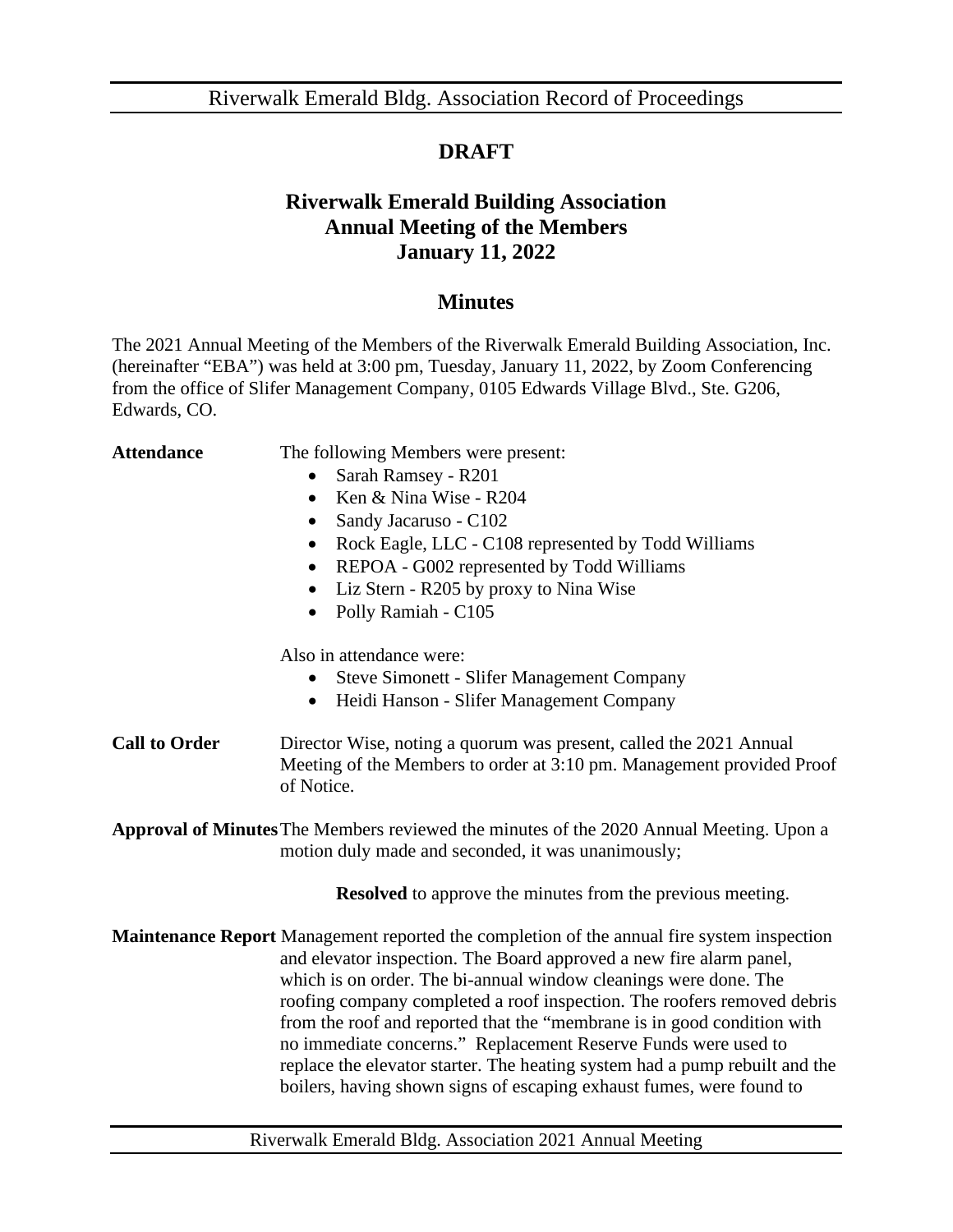|                           | have a minor panel leak, which was sealed. Minor exterior repairs to<br>soffits and stucco are to be scheduled in the spring.                                                                                                                                                                                                                                                                                                                                                                                                                                                                                                                                                                                                                                                                                                                          |
|---------------------------|--------------------------------------------------------------------------------------------------------------------------------------------------------------------------------------------------------------------------------------------------------------------------------------------------------------------------------------------------------------------------------------------------------------------------------------------------------------------------------------------------------------------------------------------------------------------------------------------------------------------------------------------------------------------------------------------------------------------------------------------------------------------------------------------------------------------------------------------------------|
|                           | Cross connections were to blame for temperature fluctuations in the hot<br>water system and were successfully addressed. A new larger pump was<br>installed on the hot water recirculation line and has improved the pressure<br>issues affecting the residences' upper levels.                                                                                                                                                                                                                                                                                                                                                                                                                                                                                                                                                                        |
| <b>Financial Report</b>   | Management presented the Financial Report. Ms. Hanson went through<br>the details of the Balance sheet and noted that the EBA's assets included<br>\$46K in the Operating account and \$469K in the Reserve Fund. Also,<br>there were no delinquent owner accounts. The Preliminary 2021 Profit $\&$<br>Loss Statement shows Expenses exceeding Income. Interest Income from<br>the Edward Jones account was down by \$1,450 and R&M down by<br>\$7,000, which accounted for most of the significant loss. Management<br>noted that the Master Association had issued a dues refund in 2021 to each<br>of the RW building associations. The EBA's refund was approximately<br>\$8,000. The Board approved passing that amount on to the EBA members<br>in the form of a credit to each owner's account, by the percentage of the<br>overall ownership. |
| 2022 Budget               | The 2022 Budget was presented. Director Wise gave an overview of the<br>Board's budgeting process and the concerns they had with increasing the<br>size of the budget. Wise noted that there had not been a budget increase<br>since 2015, with minor decreases in the last 3 years. With a 2021 budget<br>deficit and increasing inflation adding to the cost of goods and services,<br>the Board believes the 2022 Budget increase to be reasonable.                                                                                                                                                                                                                                                                                                                                                                                                 |
|                           | Discussion followed, and upon a motion duly made and seconded, it was<br>unanimously;                                                                                                                                                                                                                                                                                                                                                                                                                                                                                                                                                                                                                                                                                                                                                                  |
|                           | <b>Resolved</b> to ratify the 2022 Budget as presented.                                                                                                                                                                                                                                                                                                                                                                                                                                                                                                                                                                                                                                                                                                                                                                                                |
| <b>Director Elections</b> | Director Jacaruso's term as the Commercial Board Member is ended.<br>There being no other nominations, by Acclamation, it was;                                                                                                                                                                                                                                                                                                                                                                                                                                                                                                                                                                                                                                                                                                                         |
|                           | <b>Resolved</b> to have Ms. Jacaruso serve as the Commercial Director<br>for another three-year term.                                                                                                                                                                                                                                                                                                                                                                                                                                                                                                                                                                                                                                                                                                                                                  |
|                           | Director Wise's At-Large term ends in 2022, Director Ramsey's<br>Residential term ends in 2023, and Director Jacaruso's Commercial<br>term ends in 2024.                                                                                                                                                                                                                                                                                                                                                                                                                                                                                                                                                                                                                                                                                               |
| <b>Old Business</b>       | None.                                                                                                                                                                                                                                                                                                                                                                                                                                                                                                                                                                                                                                                                                                                                                                                                                                                  |
|                           |                                                                                                                                                                                                                                                                                                                                                                                                                                                                                                                                                                                                                                                                                                                                                                                                                                                        |